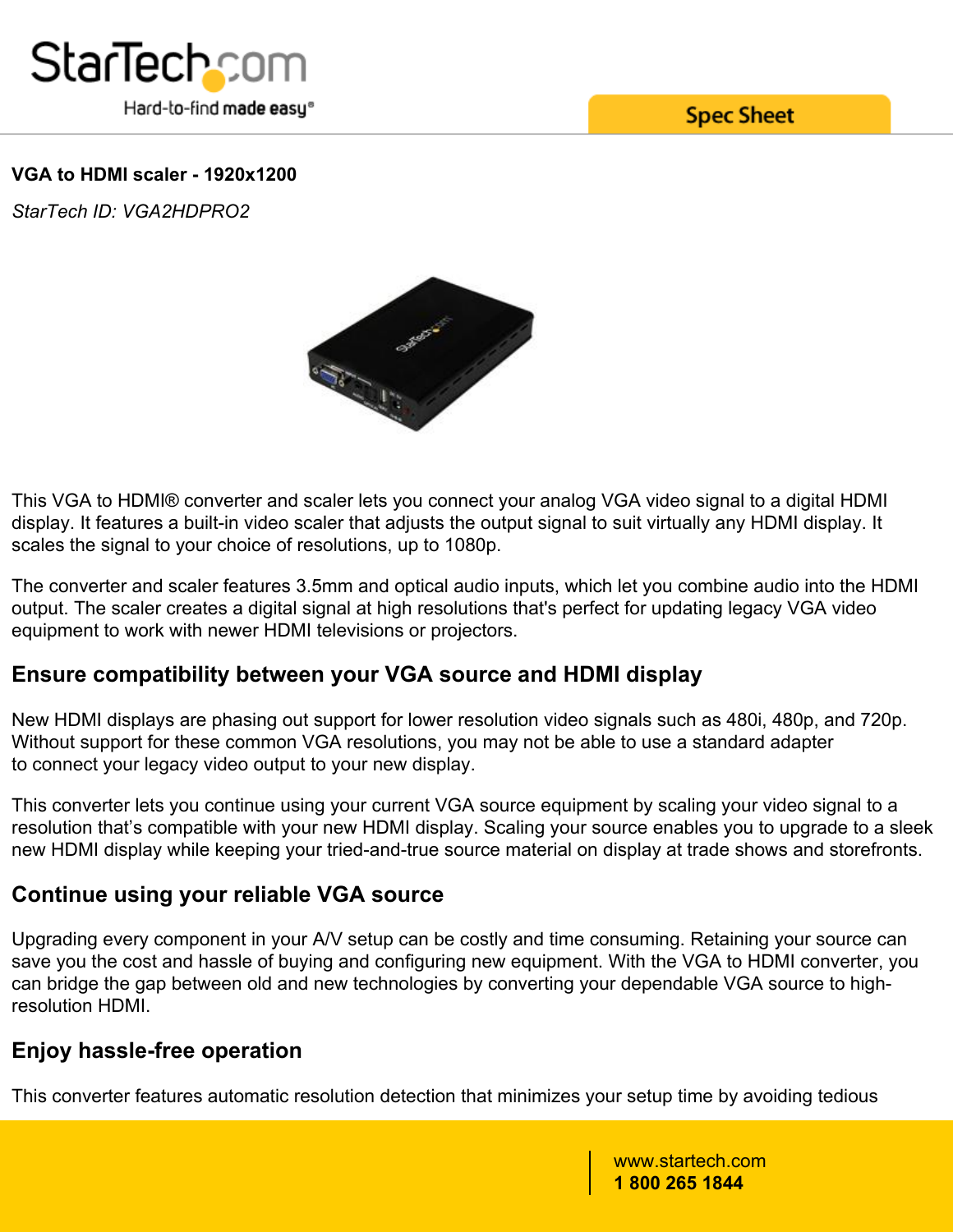

## **Spec Sheet**

programming. Plus, it features an intuitive on-screen menu that lets you customize the parameters of your input to quickly select and compare different output options, ensuring you get the best video solution possible in a very short time period.

Notes: This converter does not output digitally-encrypted content. This converter is the direct replacement for VGA2HDMIPRO.

The VGA2HDPRO2 and is backed by a 2-year warranty and free lifetime technical support.

### **Applications**

- Convert analog video and audio to digital HDMI content
- Add your VGA video source to a video distribution solution, that only accepts digital content
- Watch content from an older computer on an HD TV

#### **Features**

- Customize your analog VGA source to work with any HDMI display, with the built-in video scaler
- Avoid upgrading your VGA equipment by scaling your source to an HDMI display
- Enjoy hassle-free operation with an intuitive on-screen menu and automatic display detection
- Supports high-definition resolutions up to 1920x1200 or 1080p
- Supports 3.5mm analog audio or SPDIF digital audio inputs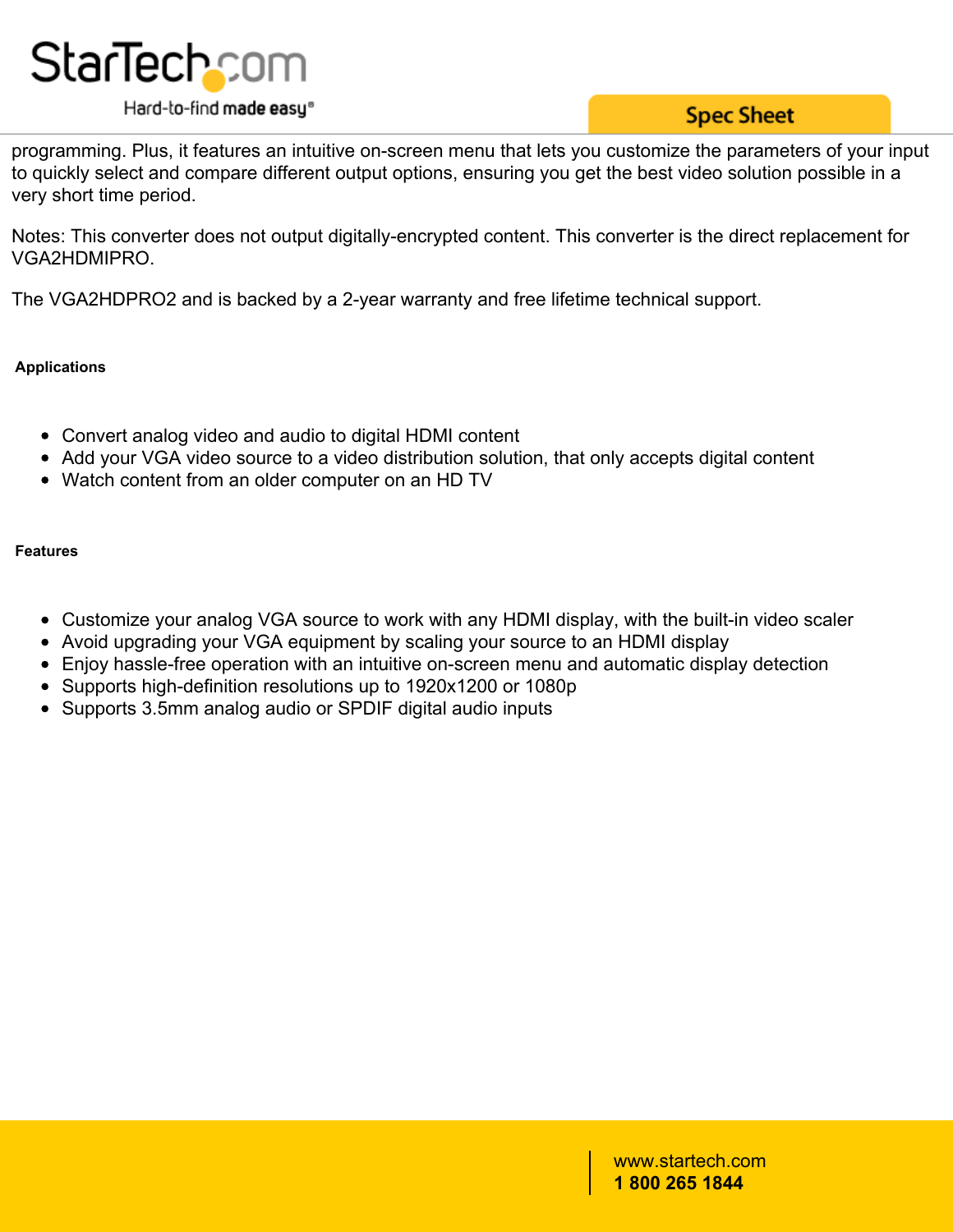

Hard-to-find made easy®

**Spec Sheet** 

#### **Technical Specifications**

| Warranty                               | 2 Years                                                                                           |
|----------------------------------------|---------------------------------------------------------------------------------------------------|
| Audio                                  | Yes                                                                                               |
| Converter Type                         | <b>Scaler</b>                                                                                     |
| <b>Output Signal</b>                   | <b>HDMI</b>                                                                                       |
| <b>Audio Specifications</b>            | 2-Channel Stereo audio (3.5mm)<br>7.1-channel surround sound audio (SPDIF)                        |
| Maximum Analog Resolutions 1920 x 1200 |                                                                                                   |
| <b>Supported Resolutions</b>           | Widescreen(16/32 bit):<br>1920x1200, 1920x1080, 1680x1050, 1366x768, 1280x800, 1280x768, 1280x720 |
|                                        | Standard (16/32 bit):<br>1600x1200, 1400x1050, 1280x1024, 1024x768, 800x600, 640X480              |
| <b>Wide Screen Supported</b>           | Yes                                                                                               |
| Connector A                            | 1 - VGA (15 pin; High Density D-Sub) Female Input                                                 |
| Connector A                            | 1 - 3.5mm Mini-Jack (3 Position) / Mini-Toslink (SPDIF; Optical) Female Input                     |
| Connector A                            | 1 - Toslink (SPDIF; Optical) Female Input                                                         |
| <b>Connector B</b>                     | 1 - HDMI (19 pin) Female Input                                                                    |
| <b>Connector B</b>                     | 1 - 3.5 mm Mini-Jack (3 Position) Female Output                                                   |
| <b>Connector B</b>                     | 1 - Toslink (SPDIF; Optical) Female Output                                                        |
| Color                                  | <b>Black</b>                                                                                      |
| <b>Enclosure Type</b>                  | <b>Steel</b>                                                                                      |
| <b>Product Height</b>                  | 1 in $[25 \, \text{mm}]$                                                                          |
| <b>Product Length</b>                  | 5.8 in [147 mm]                                                                                   |
| <b>Product Weight</b>                  | 11.5 oz [326 g]                                                                                   |
| <b>Product Width</b>                   | 4 in [102 mm]                                                                                     |
| <b>LED Indicators</b>                  | 1 - Power LED                                                                                     |
| <b>Center Tip Polarity</b>             | Positive                                                                                          |
| Input Current                          | 600 ma                                                                                            |
| Input Voltage                          | $110 - 240$ AC                                                                                    |
| <b>Output Current</b>                  | 2.6A                                                                                              |
| <b>Output Voltage</b>                  | 5DC                                                                                               |
| <b>Power Source</b>                    | <b>AC Adapter Included</b>                                                                        |
| Humidity                               | 20~90% RH (non-condensing)                                                                        |
| <b>Operating Temperature</b>           | 0°C to 40°C (32°F to 104°F)                                                                       |
|                                        |                                                                                                   |